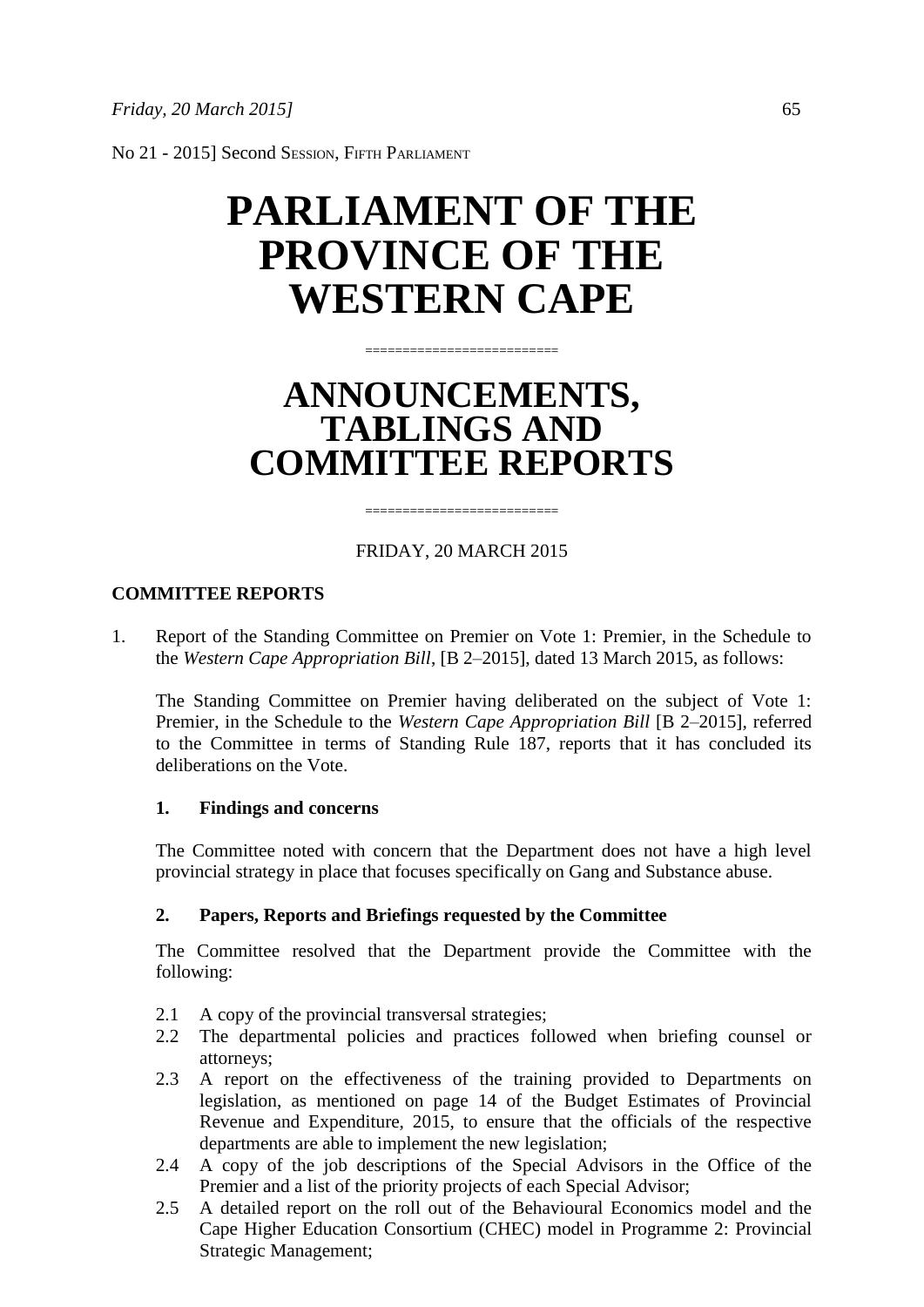- 2.6 A breakdown of the projected expenditure for the amount of R 5 643 000 under the sub programme Strategic Communication, as indicated on page 28, table 6.2 of the Budget Estimates of Provincial Revenue and Expenditure, 2015;
- 2.7 A list of the roles and responsibilities of the persons appointed to the additional posts in the establishment, as indicated on page 28 of the 2015/16 Annual Performance Plan of the Department;
- 2.8 A copy of the framework and model of the Human Settlement Strategy; and
- 2.9 The list of areas where Operations Ceasefire took place.

The Committee further resolved that:

- 2.10 The Standing Committee on Education request the Department of Education to provide feedback on the Khanya Computer Laboratories that are not utilised at present; and
- 2.11 A legal opinion be requested from the Legal Advisors of Western Cape Provincial Parliament on:
	- 2.11.1 The mandate of the Committee to invite the National Minister of Cooperative Governance and Traditional Affairs to clarify his reported expectation of the Premier, on a provincial level, to terminate employment of municipal officials in underperforming municipalities; and
	- 2.11.2 Whether the Constitution of the Western Cape, 1997 provides for the Premier to terminate employment of underperforming municipal officials, as mentioned in the Premier's overview during the discussions on the Budget Estimates of Provincial Revenue and Expenditure, 2015.
- 2. Report of the Rules Committee on Vote 2 Provincial Parliament in the Schedule to the *Western Cape Appropriation Bill* [B 2–2015], dated 13 March 2015.

The Rules Committee begs to report that it has concluded its deliberations on Vote 2 – Provincial Parliament in the Schedule to the *Western Cape Appropriation Bill* [B 2– 2015], and. further begs to report as follows:

#### **1. Findings and concerns**

The Committee expressed concern on the following matter:

The underfunding of the budget for Vote 2**.**

#### **2. Papers, reports, and information requested by the Committee**

- 2.1 A status report on all contract posts within the institution;
- 2.2 A report on the legal fees incurred in the 2014/15 financial year and what it was spent on;
- 2.3 A report on the Public Participation Strategy, when it will be reviewed and future plans for the Public Education and Outreach Section;
- 2.4 A report from Public Education and Outreach section on where, when and at which institutions workshops were held;
- 2.5 A report from Public Education and Outreach section on the youth workshop that was held and a cost breakdown;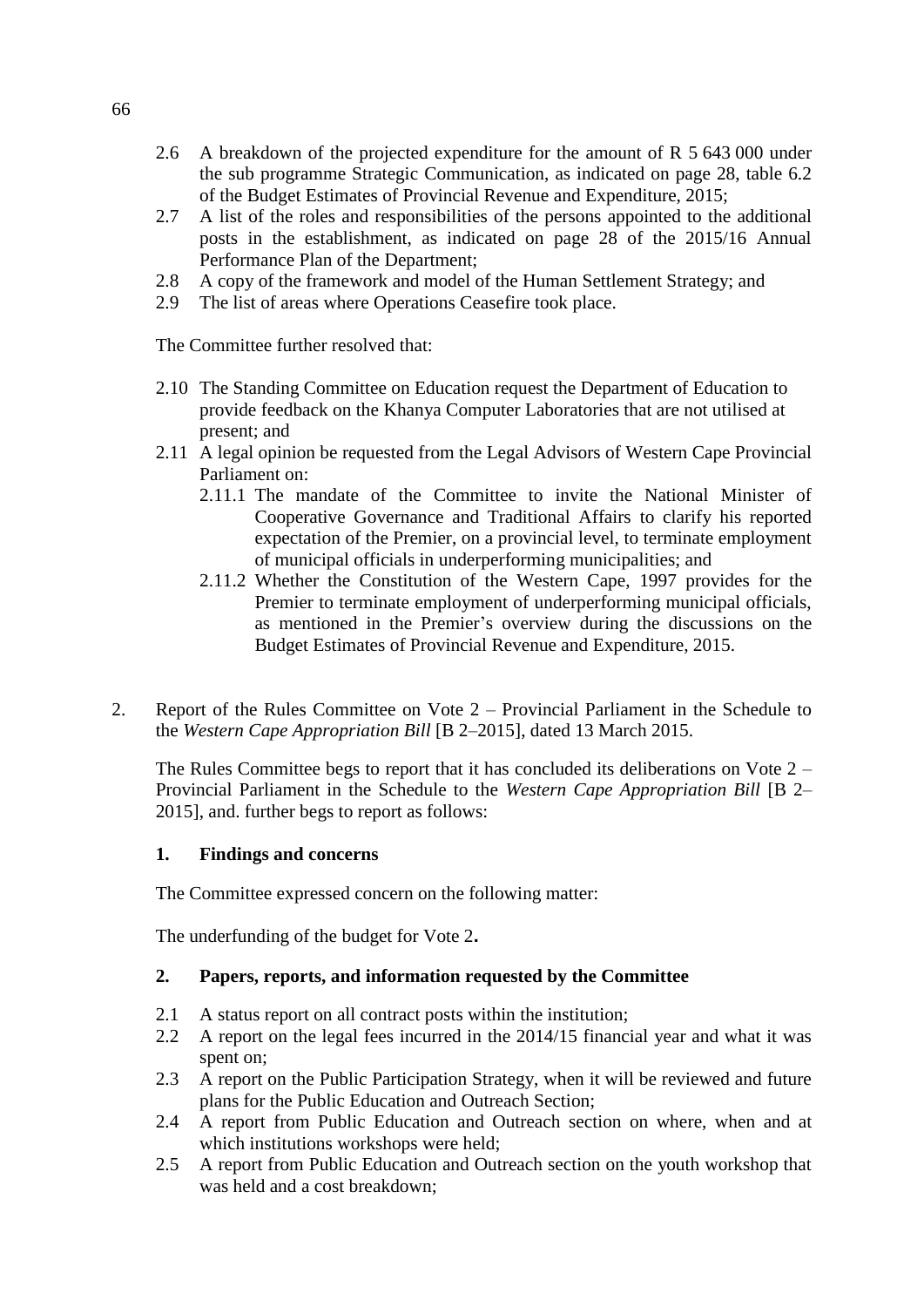- 2.6 A full report on the functioning of the Petitions Committee and unit;
- 2.7 A detailed report on how the overtime baseline was supplemented and reasons why the overtime budget was increased;
- 2.8 A needs analysis for the future use of the Auditorium and a progress report on the current renovations;
- 2.9 Reasons for the fire evacuation drill not taking place on 10 March 2015 as scheduled;
- 2.10 A report on the use of Government Motor Vehicle Transport (GMT) vehicles, the cost and the viability of continuing with this;
- 2.11 A full report on the exposure to blue asbestos found in the SABC office on the  $6<sup>th</sup>$ floor and what steps have been taken to assess anyone who was exposed to it;
- 2.12 A status report and an implementation plan on *Financial Management of Parliament and Provincial Legislatures Act, 2009, as amended*;
- 2.13 An updated report on the Sector Oversight Model and the implementation thereof;
- 2.14 The implementation plan for the Enterprise Resource Planning system;
- 2.15 A report on the security plan and the implementation thereof;
- 2.16 A full report on the study visit undertaken by the Speaker in December 2014 and the cost thereof; and
- 2.17 Details on the R2 million savings/funds rolled over including from which programme did the saving come and how will it impact on service delivery.

## **3. Recommendations**

That the Administration –

- 3.1 Ensures that the Speaker's Rulings be distributed to Members;
- 3.2 Ensures that finance and performance reports are submitted on a quarterly basis to the Committee; and
- 3.3 Provides a legal opinion on the legality of the use of private security by political parties in the precincts of the Provincial Parliament and how does it impact on protocol since the precincts are a National Key Point.
- 3. Report of the Standing Committee on Finance on Vote 3: Provincial Treasury in the Schedule to the *Western Cape Appropriation Bill* [B 2–2015], dated 13 March 2015, as follows:

The Standing Committee on Finance, having deliberated on the subject of Vote 3: Provincial Treasury, in the Schedule to the *Western Cape Appropriation Bill* [B 2– 2015], referred to the Committee in terms of Standing Rule 187, reports that it has concluded its deliberations on the Vote.

## **1. Papers, Reports and Briefings requested by the Committee**

## **1.1 Written Reports**

The Committee RESOLVED that the Department provide the Committee with written reports on: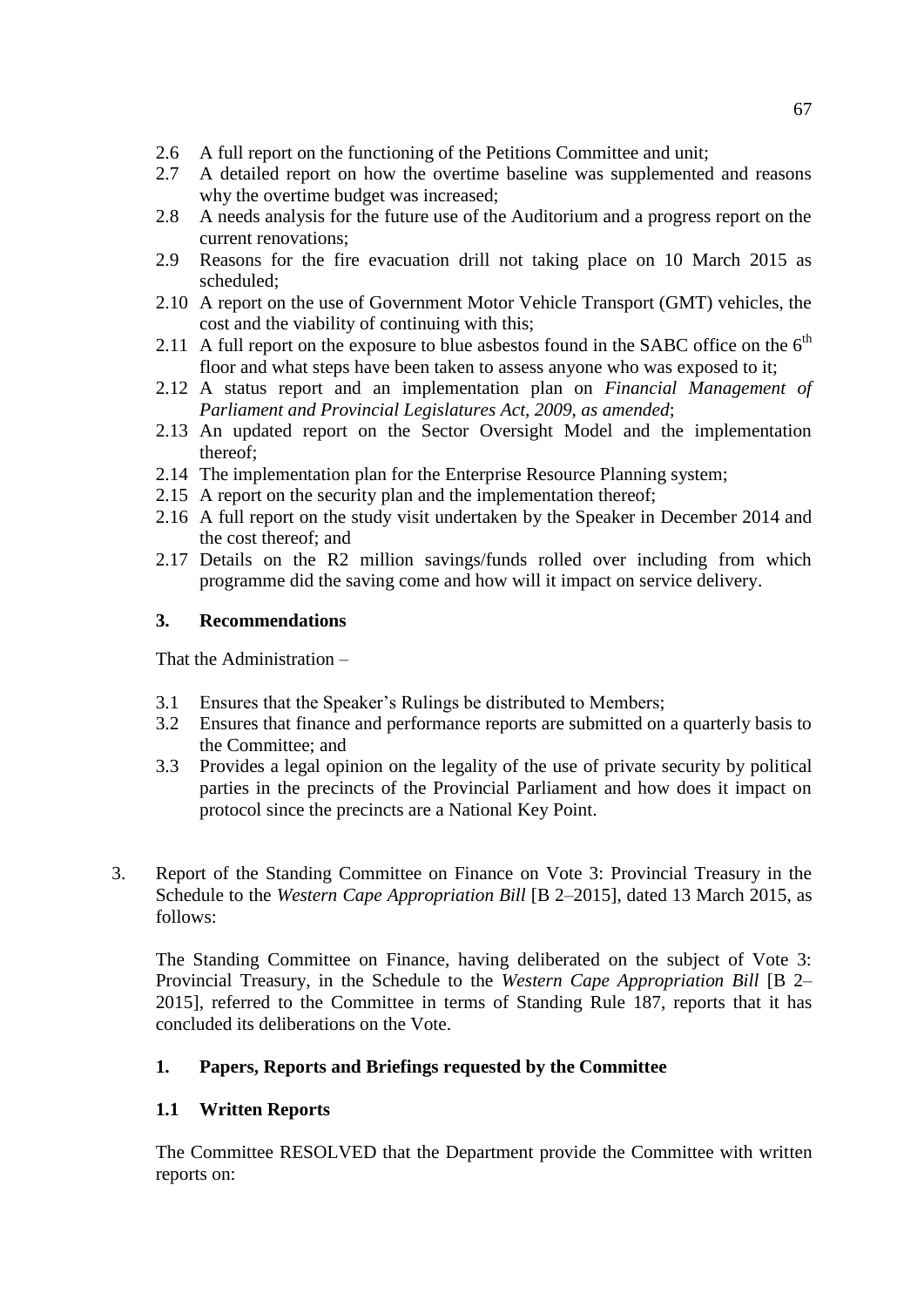- 1.1.1 The quarterly budget projections per Subprogramme for the 2015/2016 year.
- 1.1.2 A breakdown of the various contract worker categories together with the motivation for having contract workers in each category, the contract duration and job description for each category and reasons as to why the positions cannot be placed on the organogram.
- 1.1.3 The type of training opportunities projected for officials within the Department, including:
	- 1.1.3.1 The application criteria for each category;
	- 1.1.3.2 The staff level, by gender, of the projected recipients of the categories of training opportunities; and
	- 1.1.3.3 A description of training opportunities that constitute "other" training opportunities; and
- 1.1.4 The National Consequence Management Policy once the drafting process has been concluded.

## **2. Recommendations**

The Committee RECOMMENDED that the Department consult with the Corporate Service Centre within the Department of the Premier in order to assess the impact that the Basic Conditions of Employment Amendment Act, (Act 60 of 2014) might have on the employment of contract workers within the Department.

4. Report of the Standing Committee on Community Safety on Vote 4: Community Safety, in the Schedule to the *Western Cape Appropriation Bill* [B 2–2015], dated 12 March 2015, as follows:

The Standing Committee on Community Safety having deliberated on the subject of Vote 4: Community Safety, in the Schedule to the *Western Cape Appropriation Bill* [B 2–2015], referred to the Committee in terms of Standing Rule 187, reports that it has concluded its deliberations on the Vote and that it supports the Vote.

#### **1. Findings and concerns**

1.1 The Khayelitsha Commission of Inquiry (KCI) recommended that the Department and the South African Police Service Western Cape (SAPS WC) enter into a Memorandum of Understanding (MOU). This MOU has not yet been signed. The Department sent a draft MOU to SAPS WC in October 2014 but this has been forwarded to the National Minister and there has been no response. In this regard, the Committee raised concern that there has been no action by the SAPS and the National Police Minister regarding the draft MOU forwarded by the Department.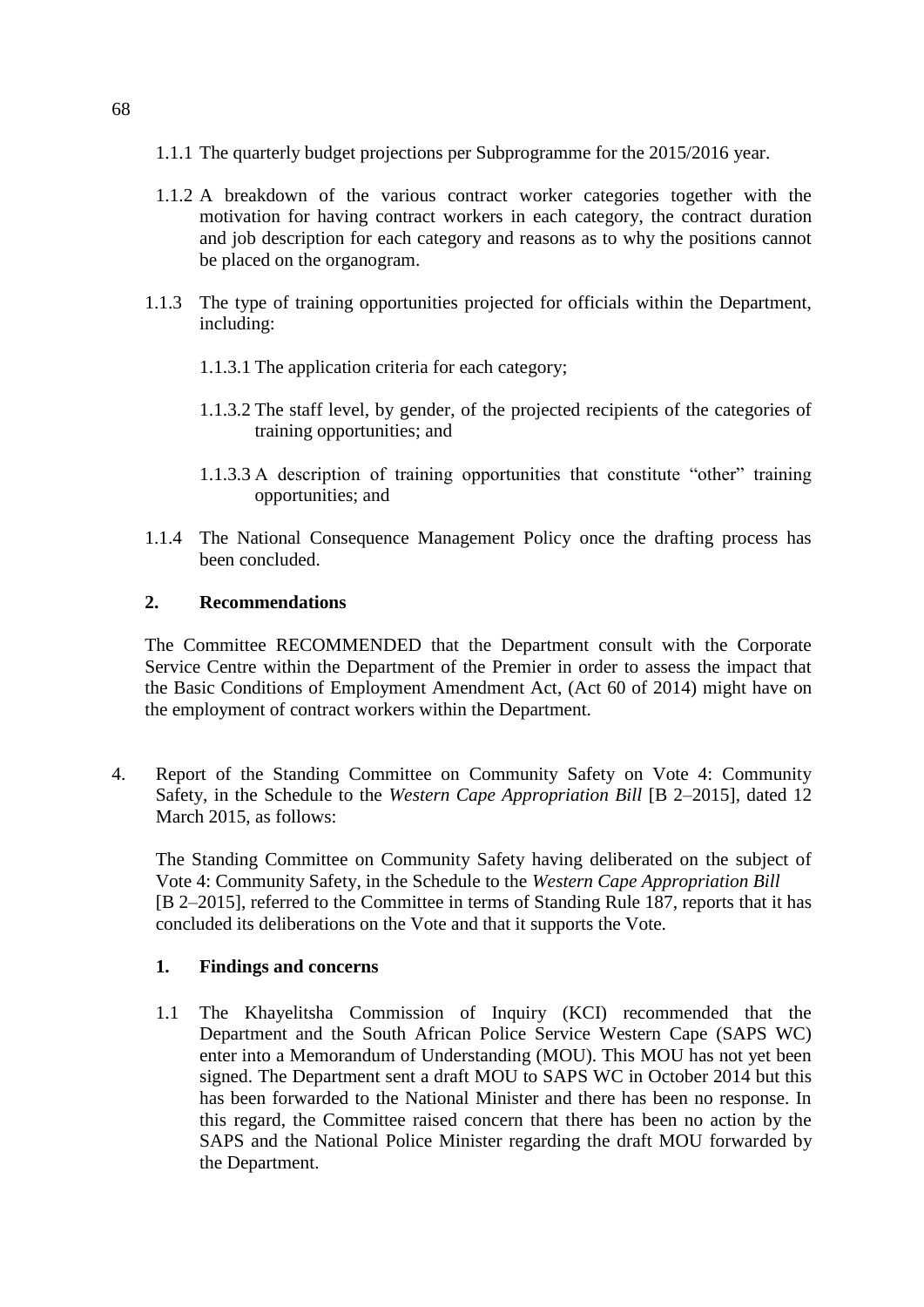- 1.2 The Department and SAPS WC are working on implementing certain aspects of the KCI recommendations, however, these are not formal actions in terms of the KCI. There is no written directive from National SAPS giving effect to the implementation of these recommendations.
- 1.3 The Chrysalis Academy and the Wolwekloof facilities were damaged, in part, by the fires in early March 2015. The Department indicated that the cost of repairs and reinforcements at both facilities will need to be covered by the Department's budget.
- 1.4 The Department informed the Committee that there is currently an independent study of the impact of the Expanded Partnership Programme (EPP).
- 1.5 Branding for the Office of the Provincial Police Ombudsman has been approved for marketing and advertising purposes. There is a publicity campaign underway to educate the public on the functions of the Ombudsman as well as the process the public needs to follow in order to submit a complaint. The communication plan includes a roadshow to interact with citizens, Community Police Forums and Departments as well as radio interviews. The campaign will be reviewed after six months.
- 1.6 The Office of the Provincial Police Ombudsman is operational, with staff and equipment. However, certain regulations of the *Western Cape Community Safety Act* (Act 3 of 2013) are not yet in effect, for the Office to be 100% functional.
- 1.7 The Department's *Watching Briefs* programme has been commended and encouraged by Magistrates who now also contact the Department to observe particular court cases. The partnership with the University of the Western Cape for the *Watching Briefs* has formally ended, however the Department is currently liaising with universities in the Province for similar partnerships.
- 1.8 The *Reward-a-Cop Report-a-Cop* programme has seen an increase in feedback from the community, which largely consists of complaints.
- 1.9 The Department is confident that the cost of facilitating and monitoring the KCI recommendations will be covered by its current budget. The Department will dedicate the R1.4 million it is set to receive from SAPS in respect of reclaiming legal costs.
- 1.10 With regards to the two Director positions in the Department, recommendations have been forwarded to Cabinet.
- 1.11 Contract workers in the Department are registered on the PERSAL system and are largely concentrated in Programme 3, due to the writing up of regulations of the *Western Cape Community Safety Act* (Act 3 of 2013).
- 1.12 Kromme Rhee is owned by the Western Cape Provincial Government and utilised for training of employees. Kromme Rhee contracts accredited external facilitators to train employees. Experienced Provincial Government employees also facilitate courses. The list of courses offered is transversal, thus covering a broad spectrum of modules.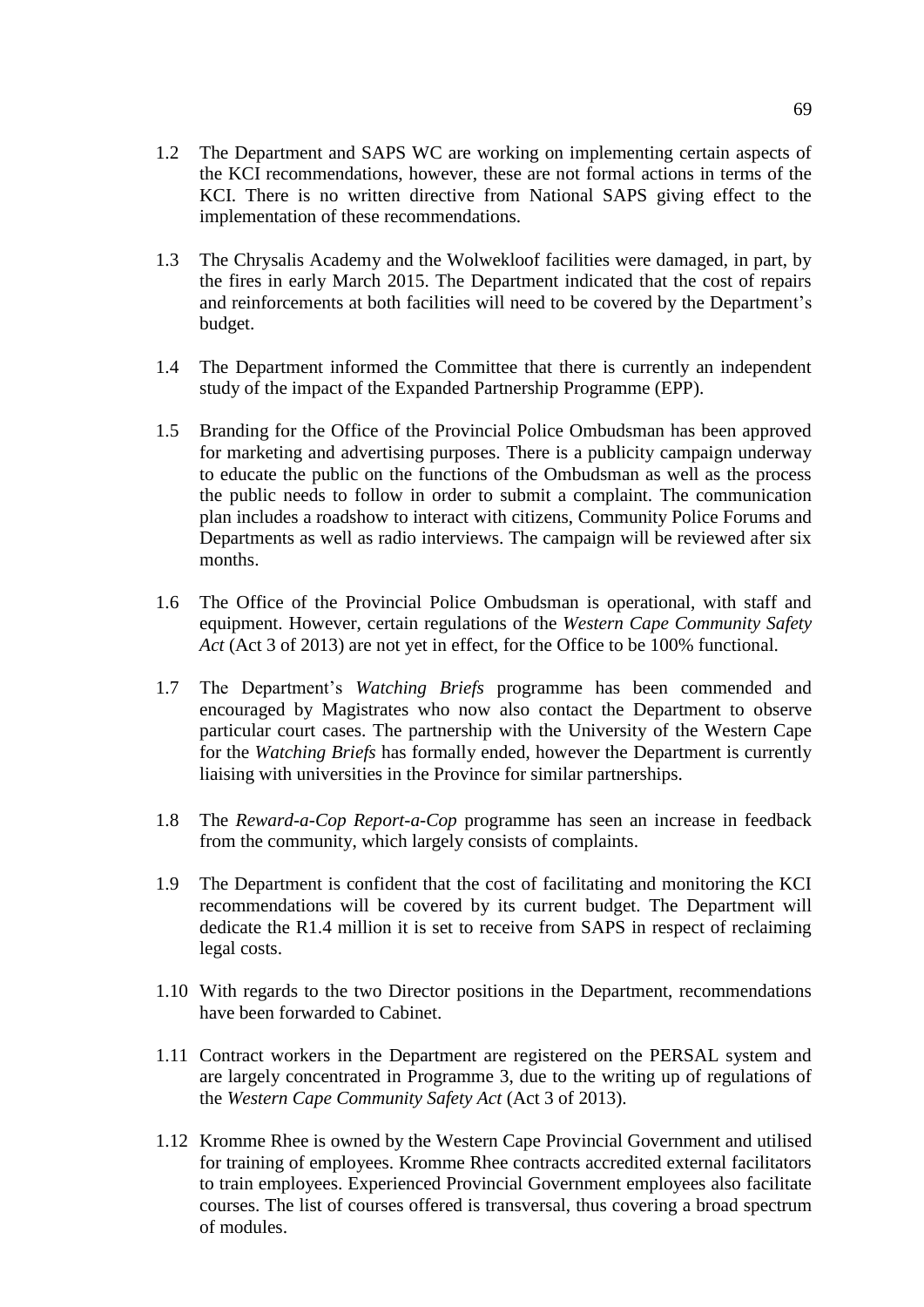1.13 The Committee engaged the Department on the legal standing of Neighbourhood Watches. The Department informed the Committee that it had sought a legal opinion on this matter.

## **2. Recommendations**

- 2.1 The Committee resolved that a letter be written to the National Police Minister requesting a status update on the draft Memorandum of Understanding sent by the Department of Community Safety in October 2014, to the Office of the Western Cape's Provincial Commissioner of the South African Police Service, as part of a recommendation based on the findings of the Khayelitsha Commission of Inquiry.
- 2.2 The Committee recommended that youth at the Chrysalis Academy and Wolwekloof facilities be trained as fire-fighting volunteers. In addition, the fire systems at these institutions should be reviewed and improved in light of the dangers posed by potential fire outbreaks in the areas where these institutions are located.

## **3. Papers, reports and information requested by the Committee**

The Committee requested that the Department provide it with the following information by 31 March 2015:

- 3.1 A copy of the legal opinion on Neighbourhood Watches that the Department has sourced.
- 3.2 Information on the model for outsourced security providers for Provincial Government Departments as set out on page 125 of the Budget Estimates of Provincial Revenue and Expenditure Booklet of 2015.
- 3.3 A list of courses from Kromme Rhee that employees of the Department have attended during the 2014/15 financial year.
- 3.4 The criteria for selection and application to Chrysalis and Wolwekloof.
- 3.5 Information on whether Chrysalis and Wolwekloof target learners from rural areas for participation.

Report to be considered.

5. Report of the Standing Committee on Education on Vote 5: Education, in the Schedule to the Western Cape Appropriation Bill [B 2–2015], dated 12 March 2015, as follows:

The Standing Committee on Education having deliberated on the subject of Vote 5: Education, in the Schedule to the Western Cape Appropriation Bill [B 2–2015], referred to the Committee in terms of Standing Rule 187, reports that it has concluded its deliberations on the Vote and that it supports the Vote.

In terms of Standing Rule 86, the African National Congress expressed its minority view to not support the Vote.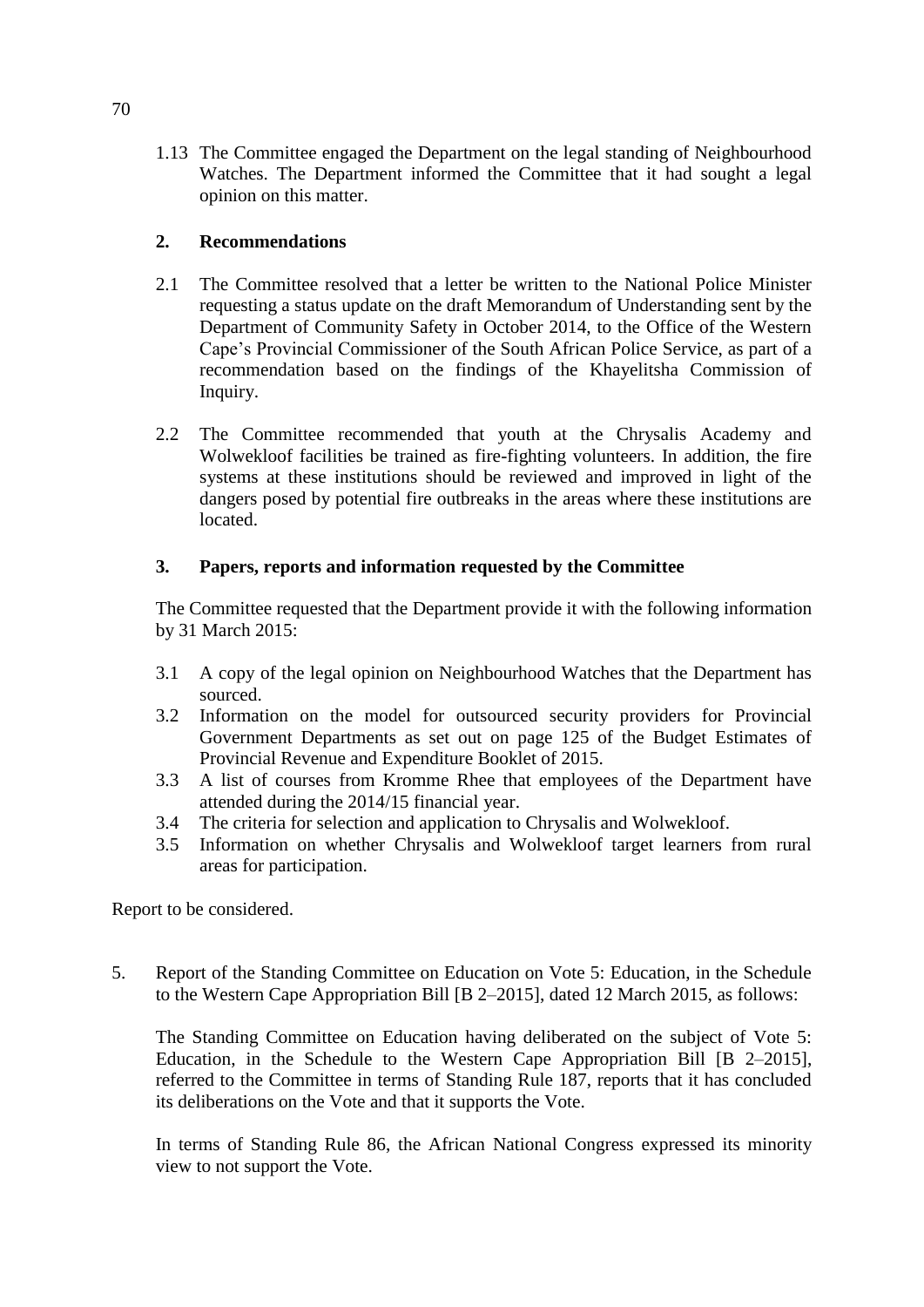## **1. Findings and concerns**

- 1.1 The Department indicated that it would develop and implement a five year teacher development plan and improve administrative and other support to schools.
- 1.2 The Department indicated further that it would:
	- 1.2.1 Develop and implement provincial curriculum management and support strategies;
	- 1.2.2 Ensure improved school management; and
	- 1.2.3 Ensure optimal education provision for all with a special focus on the poorer communities and provide social support and the platform for youth development.
- 1.3 As part of its five year plan the Department indicated that it would ensure that support is provided to independent schools and maximise successful academic and social participation of all learners in the culture and curriculum of educational institutions and minimizes barriers to learning.
- 1.4 The Department indicated that it would provide specific public ordinary schools and identified independent sites with resources required for Grade R and provide conditions that encourage more schools to establish Grade R classes in existing available classrooms or new Grade R classrooms.
- 1.5 The Department informed the committee that it would ensure prioritised, costeffective and efficient infrastructure maintenance and that schools are built to match priority demographic trends.
- 1.6 The Department also indicated that it would provide access to all external examinations, ensure the credibility of the examination and assessment processes and that all schools manage examinations and school-based assessment.
- 1.7 The Committee expressed its concern that not enough funds were allocated for the Safer School Programme.

## **2. Submissions by members of the public**

2.1 The Committee received an oral submission from Mr Mbiko:

Mr Mbiko raised concerns around the safety of teachers and learners in the Nyanga area, as many are victims to robbery, harassment and abuse from gangsters in the area.

2.2 The Committee received a written submission from Ms R Cloete: Ms Cloete raised concern that the Khoekhoegowab language is not part of the 11 official languages in South Africa.

## **3. Recommendations**

The Committee recommended that:

- 3.1 The Department and Provincial Treasury investigate whether additional resources could be allocated to assist the Safer Schools Programme.
- 3.2 The Department do a presentation on the plans of the Safer School Programme for 2015/2016. The Committee to invite the official responsible for liaising with the Safer School Programmes across the Western Cape for a briefing.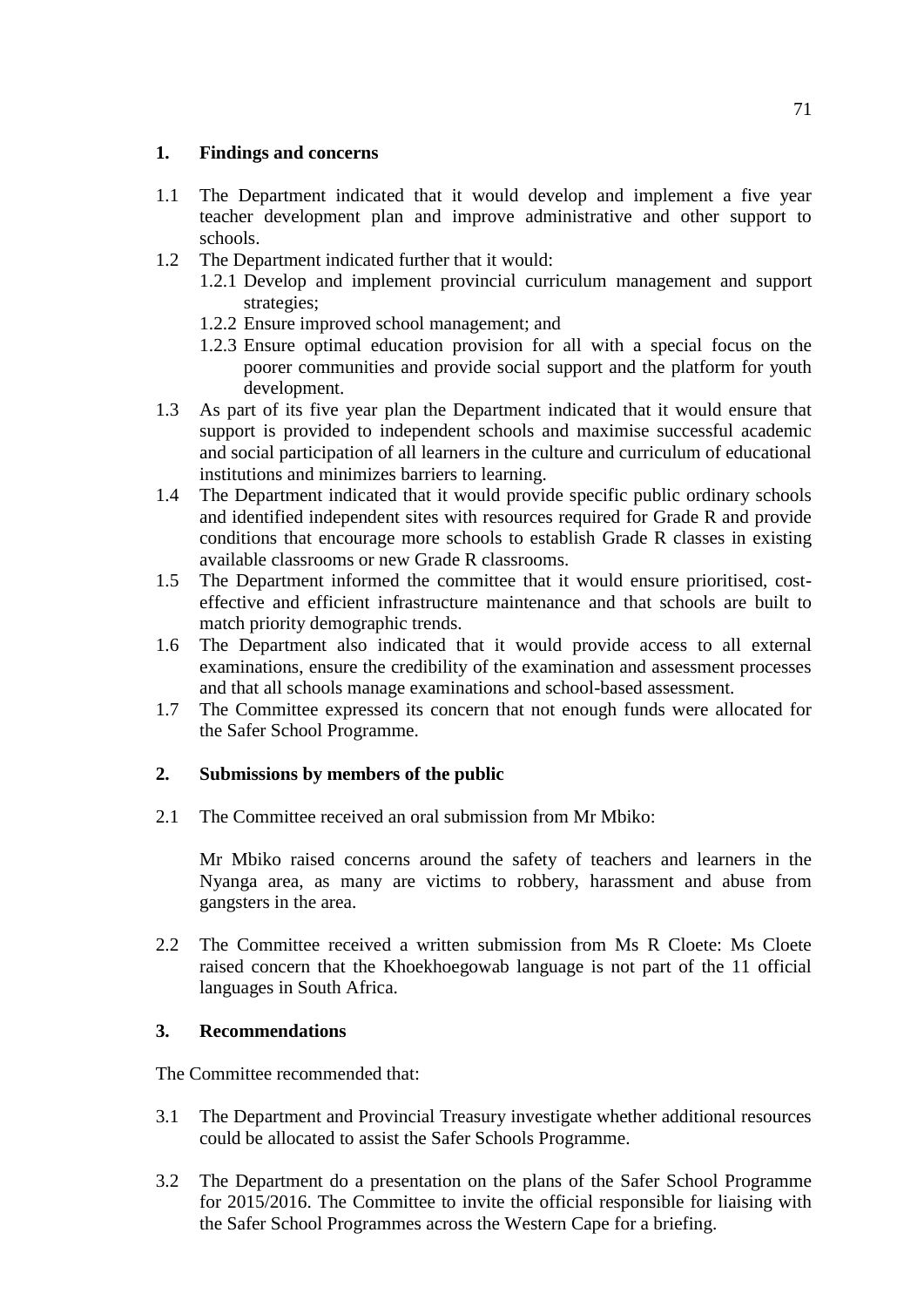## **4. Papers and reports requested by the Committee**

The Committee resolved that the Department provide the Committee with the following by 31 March 2015:

- 4.1 A list of the nine mobile school units which the Department had set up at various schools;
- 4.2 A list of the names of the members of the Western Cape Education Council;
- 4.3 A status report on Wynberg Secondary School's intent to be relocated;
- 4.4 A status report on the fight which took place between two Matric Students at Voorbrug Secondary School in Delft;
- 4.5 A status report on the vandalism and fire which took place at Euerocon Primary School in Elsies River;
- 4.6 A list of the 216 rural schools;
- 4.7 A detailed report on the eight new schools (the precise dates of completion, names and areas); and
- 4.8 A breakdown on how the Department's allocated funds of R24 million is spent within the Safer School Programme.

Report to be considered.

6. Report of the Standing Committee on Community Development on Vote 6: Health, in the Schedule to the *Western Cape Appropriation Bill* [B 2–2015], dated 12 March 2015, as follows:

The Standing Committee on Community Development having deliberated on the subject of Vote 6: Health, in the Schedule to the *Western Cape Appropriation Bill* [B 2–2015], referred to the Committee in terms of Standing Rule 187, reports that it has concluded its deliberations on the Vote.

#### **1. Findings**

- 1.1. The burden of disease continues to escalate especially the burden of chronic diseases and that there is no evidence of significant improvement in the trends of risk factors such as inadequate physical activity and obesity.
- 1.2. Improving the quality of care is the core of Healthcare 2030 this will involve both improving the clinical and health outcomes as well as improving the patient experience.
- 1.3. The Department indicated that it will intensify its efforts to reduce the waiting times as well as improve the experience of waiting within health facilities.
- 1.4. The new Strand Nomzamo and Mfuleni Community Day Centres, hybrid theatre and new Linear Accelerator Suite at Groote Schuur Hospital, and the last phase of the Worcester Hospital revitalisation will be completed in 2015/16.
- 1.5. The change management project will be expanded from the 38 facilities to 80 facilities in 2015/16.
- 1.6. The Department mentioned that because of the economic climate, the greatest challenge is to reprioritize resources internally and create opportunities within a budget that decreases in real terms over the next three years to give effect to the vision and strategic priorities of Healthcare 2030.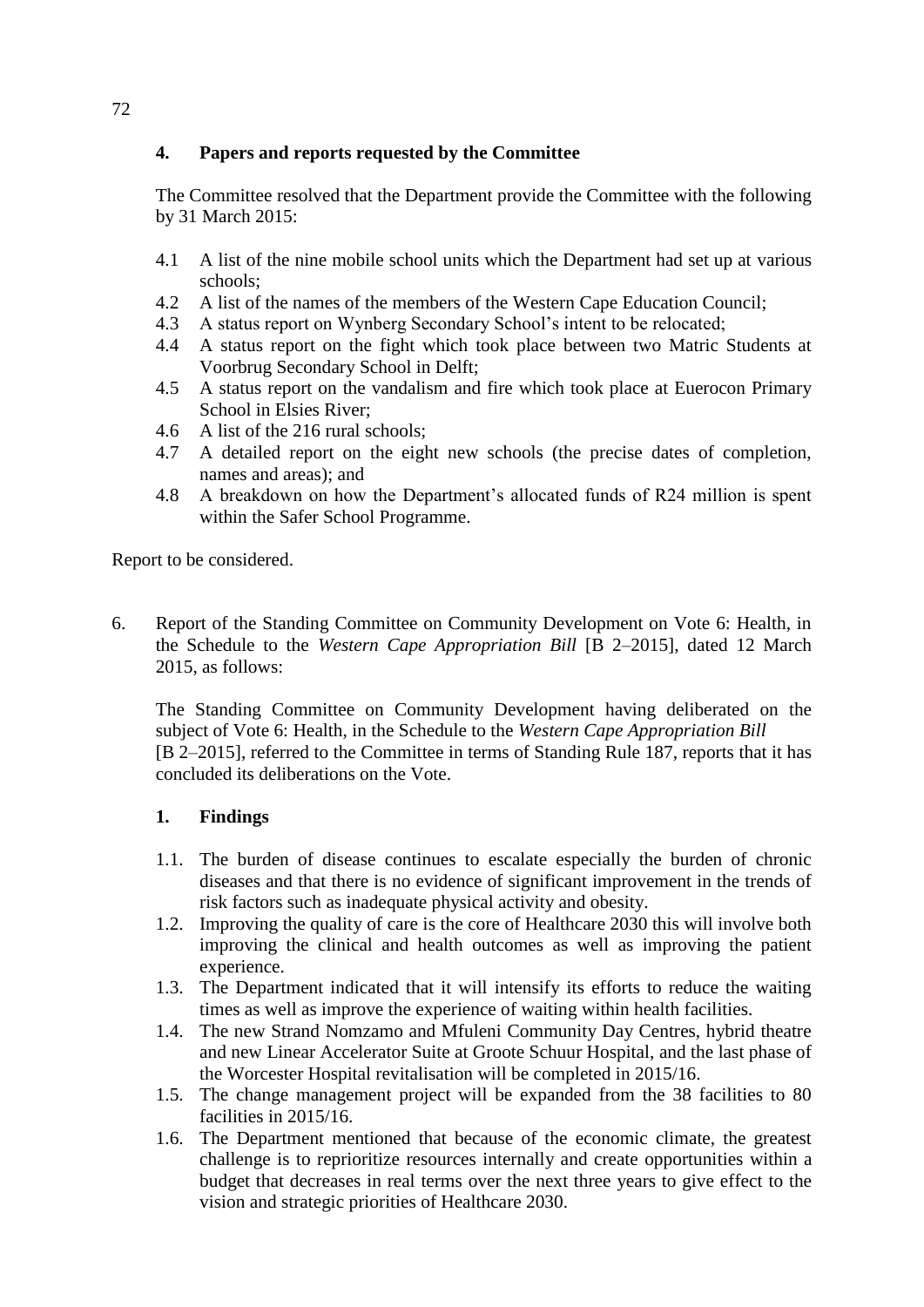## **2. Papers and reports requested by the Committee**

The Committee resolved to request that the Department provide it with detailed information on the life expectancy of children born with HIV & AIDS in the Metro sub  $-$ districts in comparison to children born with HIV  $\&$  AIDS in rural areas.

Report to be considered.

7. Report of the Standing Committee on Community Development on Vote 7: Social Development, in the schedule to the *Western Cape Appropriation Bill* [B 2–2015], dated 12 March 2015, as follows:

The Standing Committee on Community Development, having deliberated on the subject of Vote 7: Social Development in the Schedule to the *Western Cape Appropriation Bill* [B 2–2015], referred to the Committee in terms of Standing Rule 187, reports that it has concluded its deliberations on the Vote.

## **1. Findings**

- 1.1. The Department has increased the unit cost funding for Early Childhood Development (ECD) from R12.00 to R15.00 to improve compliance with legislative norms and standards and to remunerate the ECD practitioners.
- 1.2. The educational aspects of Early Childhood Development will be strengthened in conjunction with the Western Cape Department of Education.
- 1.3. Social Welfare Services to victims of crime and violence have been improved by increasing the unit cost funding for shelters.
- 1.4. The Department has experienced a major increase in demand for secure care placements in child and youth care centres.
- 1.5. The Older Persons programme is facing increased demand for services due to the growth in the older person's population as well as projections regarding population ageing in the Province.
- 1.6. Drug treatment and intervention services have increased from seven to 24 sites around the Province.
- 1.7. There are 73 residential facilities for older persons in the Province, registered in compliance with the *Older Persons Act* (Act 13 of 2006).
- 1.8. The Department has provided meals to 101 of the 181 schools participating in the MOD Centre programme.
- 1.9. The Department has developed Memorandum of Understanding (MOU) with municipalities based on the Integrated Development Planning (IDP) programme.
- 1.10. The Department will facilitate access to skills development and economic opportunities for youth who have completed their schooling through Youth Cafes.
- 1.11. The Department will continue to support and strengthen family and community intervention by providing integrated and targeted interventions in vulnerable communities.
- 1.12. The Committee commended the Department on the establishment of the Disability Desk in the Province.
- 1.13. The Department was not clear on how the funding for Youth Development will be allocated.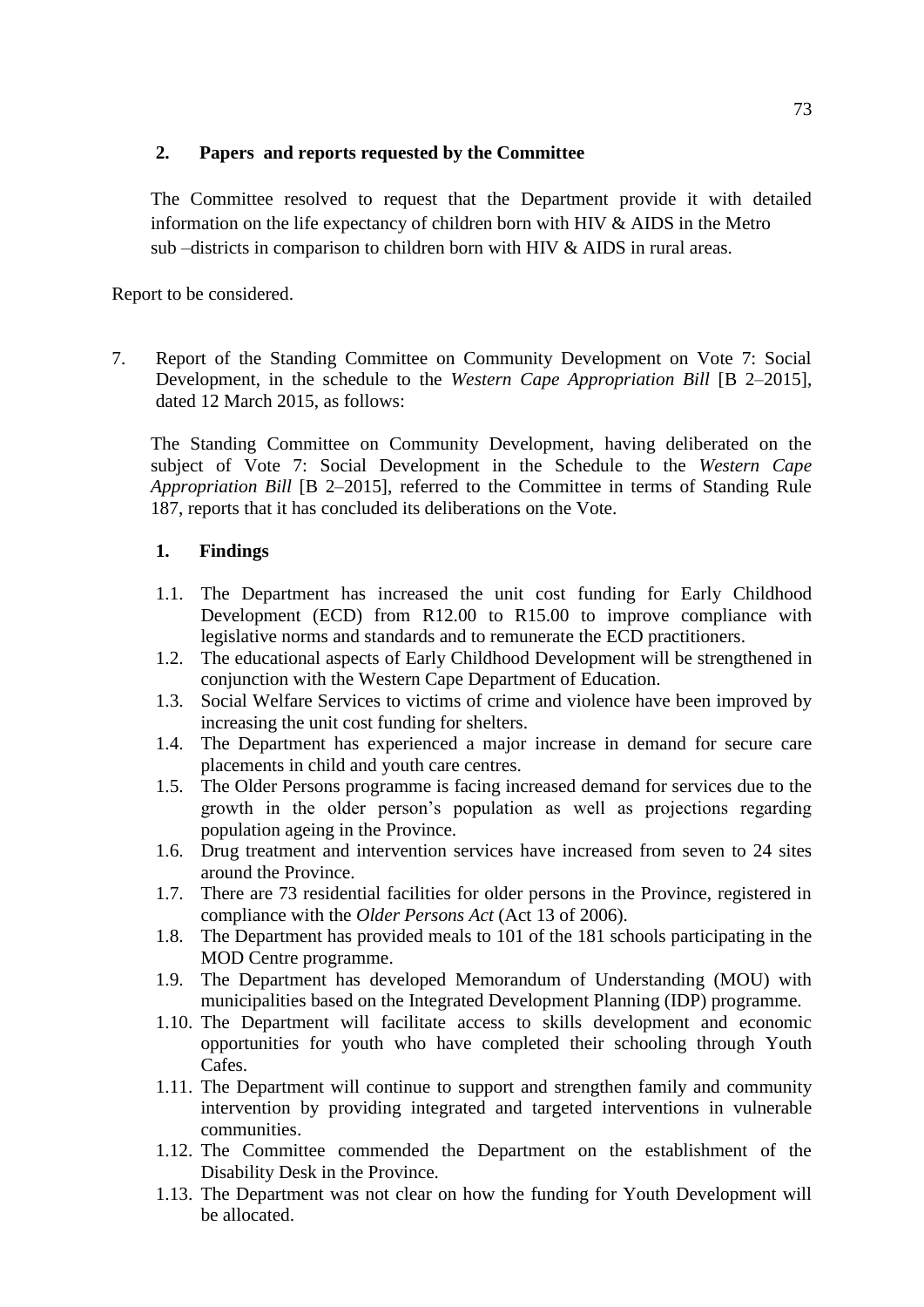## **2. Briefings, Papers and reports requested by the Committee**

## **2.1. Briefings**

The Committee resolved that the Department briefs the Committee on the:

- 2.1.1.Memorandum of Understanding (MOU) between the Department and Municipalities.
- 2.1.2.Public Private Partnership (PPP) projects;
- 2.1.3.Functioning of the Disability Desk in the Province; and
- 2.1.4.Disability programmes to ensure compliance with the court order.

## **2.2. Written reports**

The Committee resolved that the Department provide the Committee with the following documents by Tuesday 31 March 2015:

- 2.2.1 A list of facilities that will receive the increased funding for Compensation of Employees (CoE) as indicated on page 299 of the Budget Estimates of the Provincial Revenue and Expenditure 2015;
- 2.2.2 A plan on how the budget for Youth Development will be utilized;
- 2.2.3 A detailed report on the Number of Social Workers and Auxiliary Workers that will receive the 40% increased posts funding;
- 2.2.4 A report on the drug treatment and intervention services around the Province as mentioned on page 300 of the Budget Estimates of the Provincial Revenue and Expenditure 2015;
- 2.2.5 A report on the Crime Prevention Programmes in Lavender Hill and Mitchells Plain.
- 2.2.6 Detailed information on how many Memorandums of Understanding the Department has signed and is still going to sign with Municipalities and Private Companies;
- 2.2.7 A detailed report on the budget allocation for Cape Town Metro sub- districts;
- 2.2.8 A list of infrastructure rehabilitation, renovations and refurbishments; and
- 2.2.9 A detailed report on the Department's Public Private Partnership (PPP) projects.

Report to be considered.

8. Report of the Standing Committee on Human Settlements on Vote: 8, Human Settlements, in the Schedule to the *Western Cape Appropriation Bill* [B 2–2015], dated 13 March 2015.

The Standing Committee on Human Settlements having deliberated on the subject of Vote: 8, Human Settlements, in the Schedule to the *Western Cape Appropriation Bill* [B 2–2015], referred to the Committee in terms of Standing Rule 187, reports that it has concluded its deliberations.

## **1. Findings and concerns**

The Committee raised the following concerns:

1.1 The integration of integrated housing development be fast tracked and prioritised.

74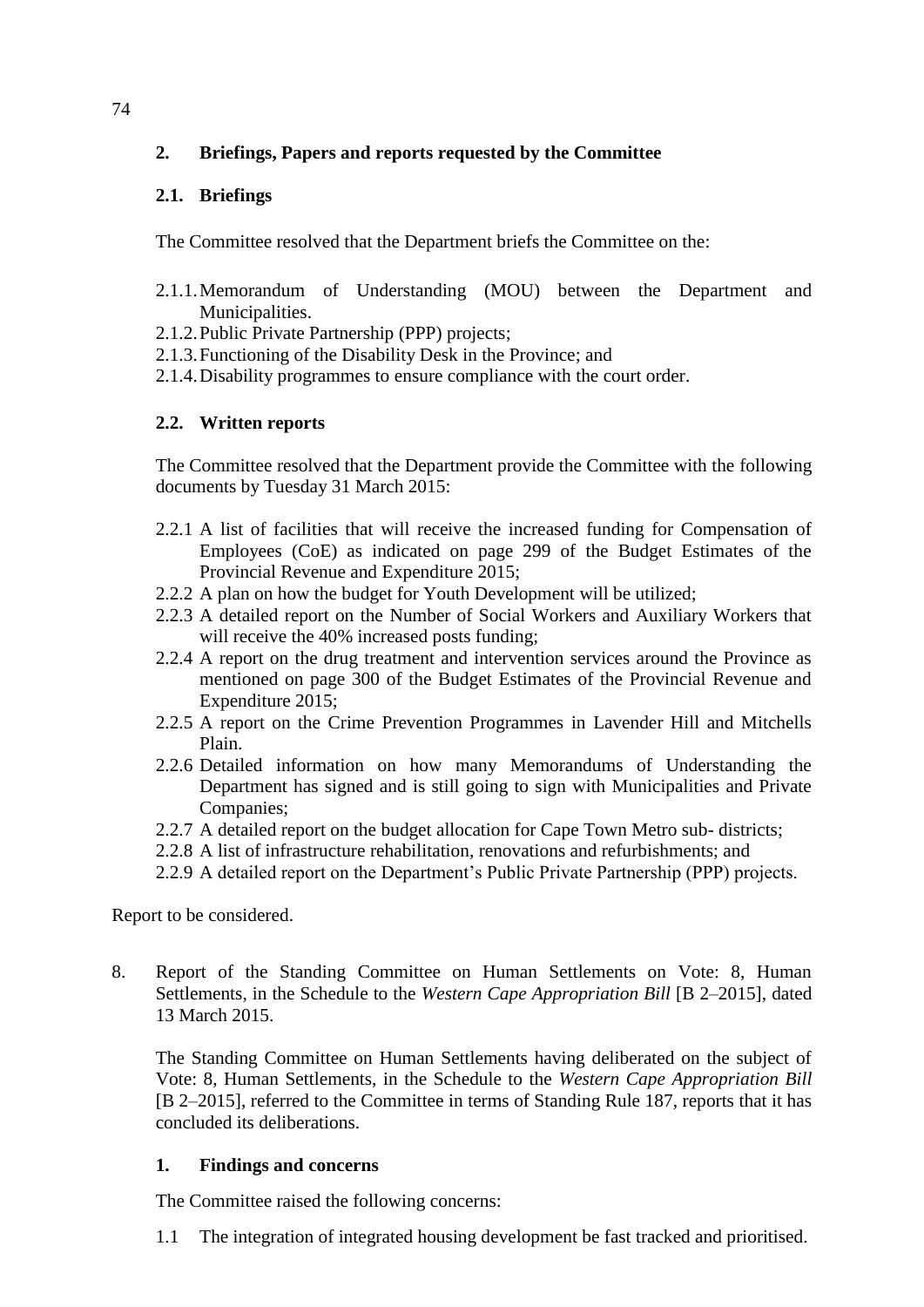1.2 The Department put innovative measures in place to reduce the backlog on the housing database.

## **2. Papers, Reports and Information requested by the Committee**

The Committee RESOLVED that the Department provide the Committee with:

- 2.1 The Best Practice Contract Document (NEC 3 contract), which is currently utilised by the Department when employing contractors for the construction of departmental housing projects together with the Infrastructure Development Management System (IDMS) that regulates contracts.
- 2.2 The Informal Settlements Database Response Plans report provided to Municipalities, that lists the names of the informal settlements, its geographical location and the growth categories.

## **3. Resolutions /Actions**

The Committee RESOLVED that the Department brief the Committee on the 81 hectares of available vacant land in the Western Cape, which has been earmarked for Human Settlements.

9. Report of the Standing Committee on Environmental Affairs and Development Planning on Vote 9: Environmental Affairs and Development Planning, in the Schedule to the *Western Cape Appropriation Bill* [B 2–2015], dated 12 March 2015, as follows:

The Standing Committee on Environmental Affairs and Development Planning having deliberated on the subject of Vote 9: Environmental Affairs and Development Planning, in the Schedule to the *Western Cape Appropriation Bill* [B 2–2015], referred to the Committee in terms of Standing Rule 187, reports that it has concluded its deliberations on the Vote.

## **1. Papers, Reports and Briefings requested by the Committee**

#### **1.1 Written Reports and Papers**

The Committee RESOLVED to request that the Department:

- 1.1.1 Provide the Committee with a document that reflects the Department's revised targets that includes a breakdown of each annual target per quarter in the absence of quarterly targets in the Annual Performance Plan.
- 1.1.2 Submit a report outlining the effect of the Labour Relations Amendment Act (Act 6 of 2014) on contract workers in the employ of the Department, specifying their job level.

## **1.2. Briefings**

The Committee RESOLVED that the Department provide the Committee with briefings on: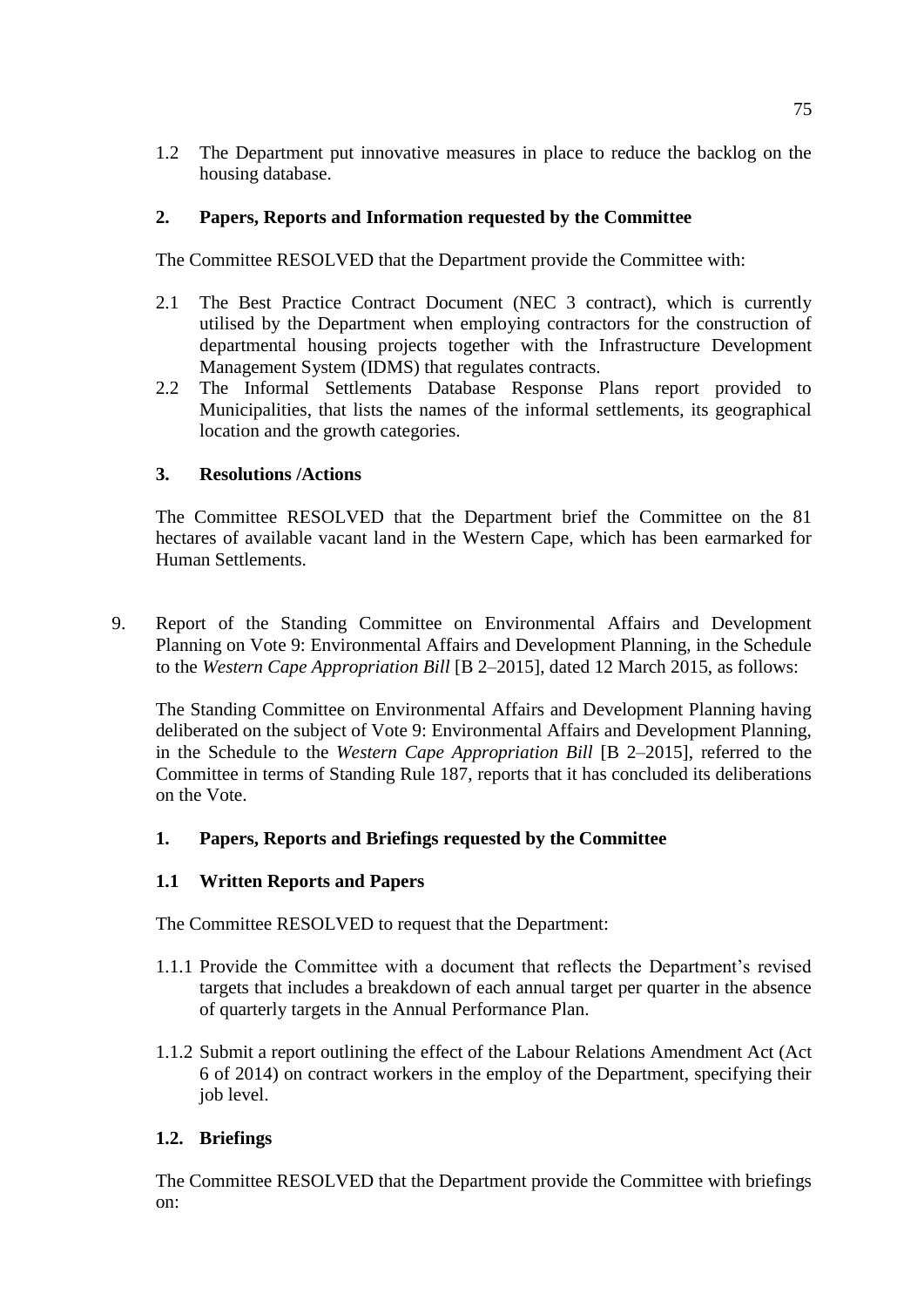- 1.2.1 The Expanded Public Works Programme (EPWP) and the role this programme plays in sustainable job creation.
- 1.2.2 The Violence Prevention through Urban Upgrading (VPUU) programme.

The Committee further RESOLVED to:

- 1.2.3 Procure laminated cards containing an overview of the Department's and CapeNature's five year Strategic Plan.
- 10. Report of the Standing Committee on Transport and Public Works on Vote 10: Transport and Public Works, in the Schedule to the *Western Cape Appropriation Bill* [B 2–2015], dated 13 March 2015, as follows:

The Standing Committee on Transport and Public Works having deliberated on the subject of Vote 10: Transport and Public Works, in the Schedule to the *Western Cape Appropriation Bill* [B 2–2015], referred to the Committee in terms of Standing Rule 187, reports that it has concluded its deliberations on the Vote.

## **1. Findings and concerns**

The Committee expressed its grave concern that the Department's current Annual Performance Plan and Strategic Plan have no reference to set targets with regard to Broad Based Black Economic Empowerment (BBBEE). In addition, reference to the Broad-Based Black Economic Empowerment Act, (Act 46 of 2013) (hereinafter "the Act"), was not recorded in the Estimates of Provincial Revenue and Expenditure 2015, the Annual Performance Plan and Strategic Plan. The failure to list the Act in the above-mentioned documents was acknowledged by the Department. In light of this, the Committee has requested a briefing by the Department as listed in 2.3.2 below.

## **2. Papers, Reports and Briefings requested by the Committee**

#### **2.1 Papers**

The Committee RESOLVED that the Department provide the Committee with:

- 2.1.1 The national guideline that assists the Department in the identification of beneficiaries for community based Expanded Public Works Programmes; and
- 2.1.2 The Maintenance Programme for schools.

#### **2.2 Witten Reports**

The Committee RESOLVED that the Department provide the Committee with written reports on:

2.2.1 The provision made in the budget estimate for the transfer of funds to the Passenger Rail Agency of South Africa, other departmental agencies and other public corporations;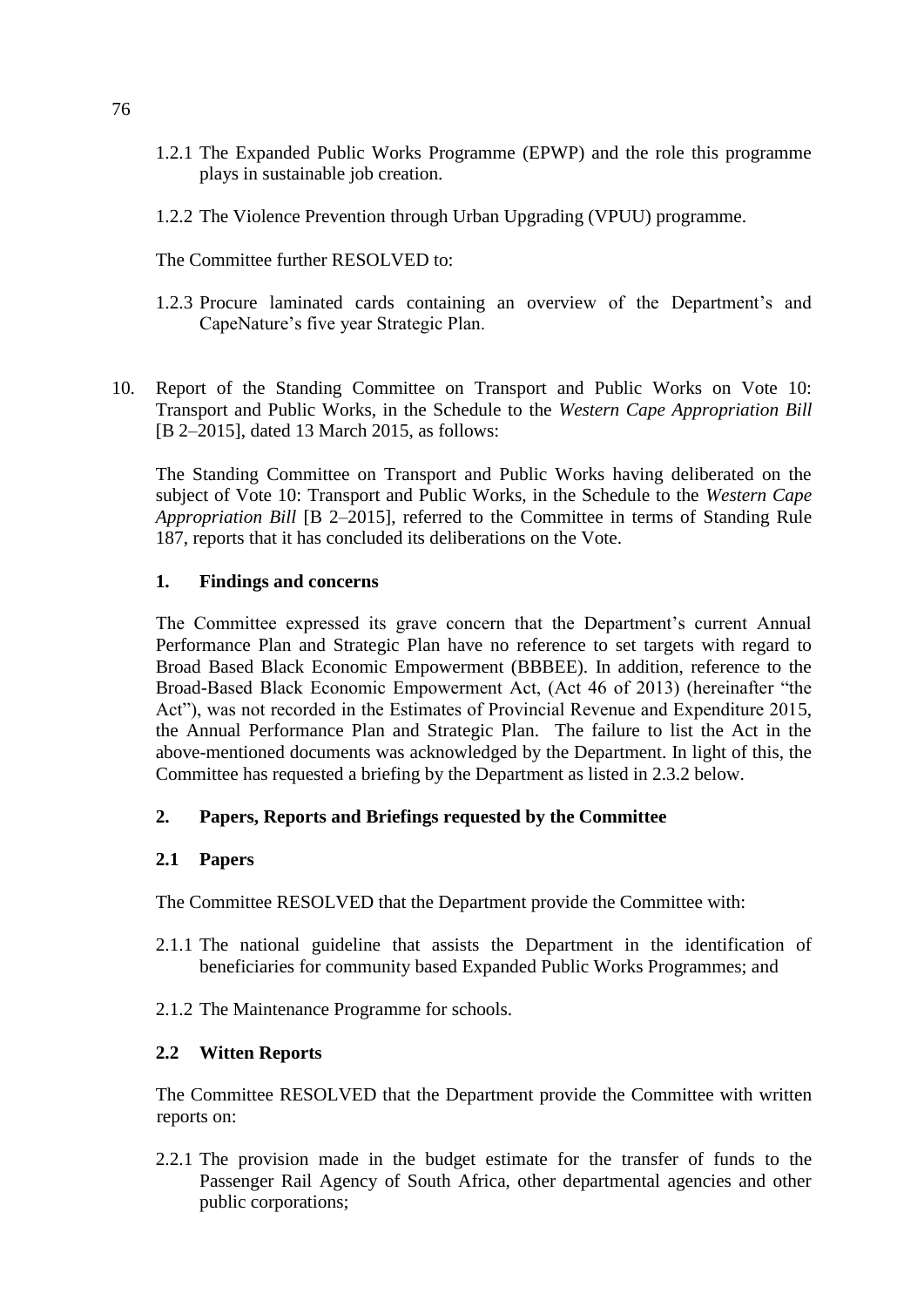- 2.2.2 The policy development work undertaken or concluded, outlining the policies that are in the process of being drafted and the policies that have been concluded as well as the date of conclusion; and
- 2.2.3 The Railway Project currently underway in the Eden district.

## **2.3 Briefings**

The Committee RESOLVED that the Department provide the Committee with briefings on:

- 2.3.1 The Asset Preservation Report with reference to the manner in which key construction and maintenance projects are prioritised; and
- 2.3.2 The BBBEE contractors associated to the Department by providing tangible evidence that the promotion of Broad Based Black Economic Empowerment is supported by the Department in light of the absence of set targets.

The Committee further RESOLVED to:

- 2.3.3 Invite the Stellenbosch Local Municipality to brief it on the traffic situation in the town and the Municipality's plan to alleviate the traffic congestion; and
- 2.3.4 Express its satisfaction to the Department on its statement that the Eden District Municipality, on completion of the road construction in Geelhoutboom and Swartvlei, would then consider the commencement of construction of the Slangrivier and Port Beaufort Roads.

#### **3. Oversight Visit**

The Committee RESOLVED to undertake an oversight visit to the Gene Louw Traffic College.

11. Report of the Standing Committee on Economic Opportunities, Tourism and Agriculture on Vote 11: Agriculture, in the Schedule to the *Western Cape Appropriation Bill* [B 2– 2015], dated 12 March 2015, as follows:

The Standing Committee on Economic Opportunities, Tourism and Agriculture having deliberated on the subject of Vote 11: Agriculture, in the Schedule to the *Western Cape Appropriation Bill* [B 2–2015], referred to the Committee in terms of Standing Rule 187, reports that it has concluded its deliberations on the Vote and that it supports the Vote.

In terms of Standing Rule 86, the African National Congress expressed its minority view to not support the Vote.

#### **1. Papers, Reports and Briefings requested by the Committee**

The Committee resolved that the Department provide the Committee with the following:

- 1.1 A copy of the Market Access Programme booklet;
- 1.2 The list of skills required for the alignment of Agri-processing**;**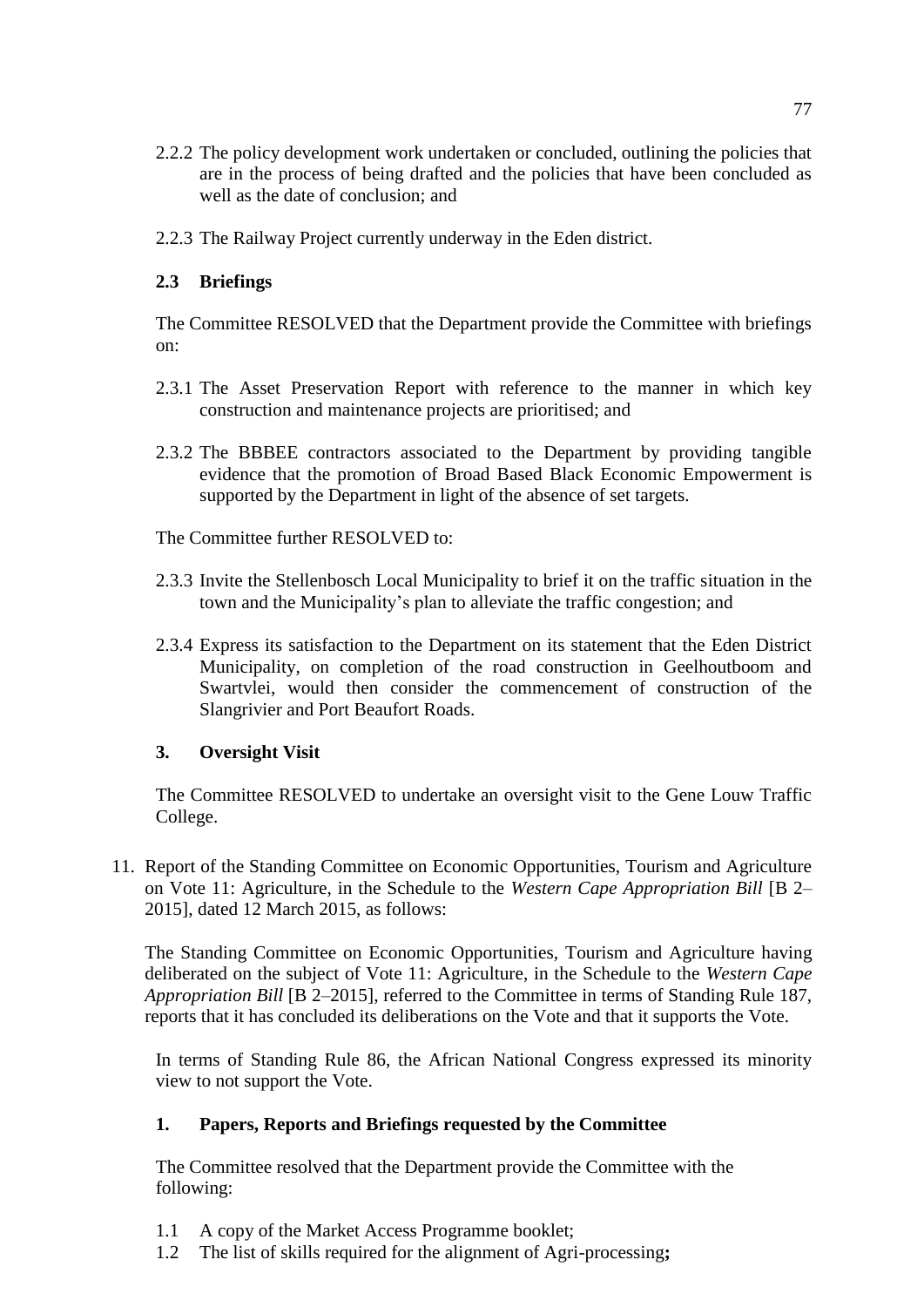- 1.3 The process followed at the advisory desk to assist farmers, including the contact numbers of the advisory desk; and
- 1.4 The Committee resolved that invite the Department brief the Committee at a future date, on the interface between local government and the Department, known as the Joint Planning Initiative (JPI), as mentioned on page 534 of the Budget Estimates of Provincial Revenue and Expenditure, 2015.
- 12. Report of the Standing Committee on Economic Opportunities, Tourism and Agriculture on Vote 12: Economic Development and Tourism, in the Schedule to the *Western Cape Appropriation Bill*, [B 2–2015], dated 12 March 2015, as follows:

The Standing Committee on Economic Opportunities, Tourism and Agriculture having deliberated on the subject of Vote 12: Economic Development and Tourism, in the Schedule to the *Western Cape Appropriation Bill* [B 2–2015], referred to the Committee in terms of Standing Rule 187, reports that it has concluded its deliberations on the Vote and that it supports the Vote.

In terms of Standing Rule 86, the African National Congress expressed its minority view to not support the Vote.

## **1. Papers, Reports and Briefings requested by the Committee**

The Committee resolved to request the Department to provide the Committee with the following:

- 1.1 The status and the number of job opportunities created through the Doringbaai Aqua Culture Development project;
- 1.2 A list of local partnerships established during the Halaal Park Project;
- 1.3 The Committee resolved to invite the Department to brief the Committee on the waste-to-energy project known as the Whisp Project; and
- 1.4 The Committee recommended that the Department of Economic Development and Tourism briefs the Budget Committee on Project Khulisa.
- 13. Report of the Standing Committee on Cultural Affairs and Sport on Vote 13: Cultural Affairs and Sport, in the Schedule to the *Western Cape Appropriation Bill* [B 2–2015], dated 13 March 2015, as follows:

The Standing Committee on Cultural Affairs and Sport having deliberated on the subject of Vote 13: Cultural Affairs and Sport, in the Schedule to the *Western Cape Appropriation Bill* [B 2–2015], referred to the Committee in terms of Standing Rule 187, reports that it has concluded its deliberations on the Vote and that it supports the Vote.

In terms of Standing Rule 86, the African National Congress expressed its minority view to not support the Vote.

## **1. Findings and concerns**

1.1 The Department has 120 performance indicators for the 2015/2016 financial year.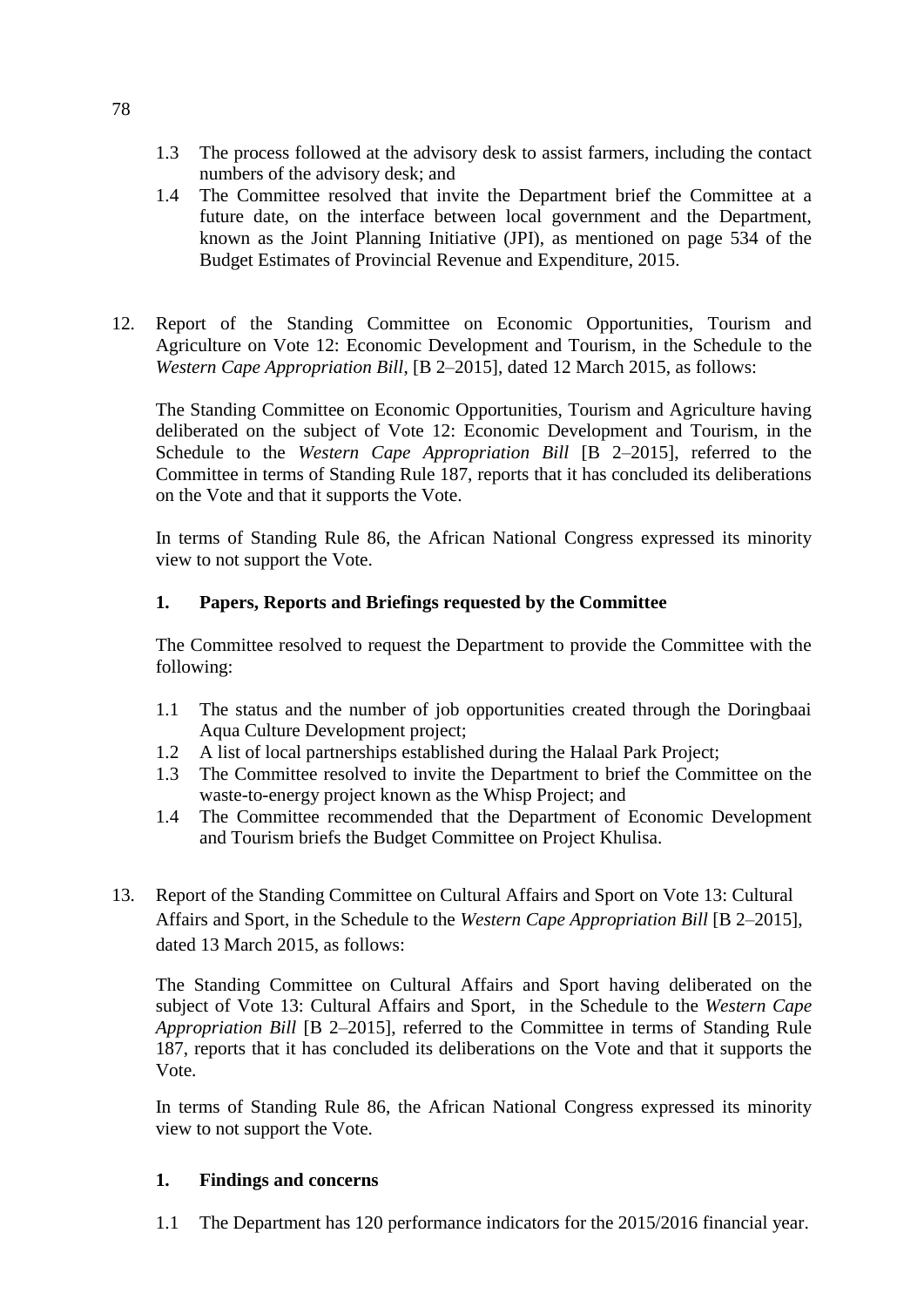- 1.2 The Department is often seen as a lesser portfolio however it has a vast geographic and demographic span. The Committee emphasised the importance of the Department's multifaceted role.
- 1.3 In the 2014/2015 financial year, some of the Department's allocated budget was transferred to the Department of the Premier for the purposes of the Enterprise Content Management programme.
- 1.4 The National Sport and Recreation Plan has set out the academy system to identify talent. Federations send talented learners to academies. Talent identification takes place via federations and the Mass Opportunity Development (MOD) programme via the Sharp Centres.
- 1.5 The Department has language programmes that include a focus on Sign Language, IsiXhosa awareness programmes and book clubs. These programmes encourage the use of mother tongue languages.
- 1.6 There was no decrease of the Expanded Public Works Programme (EPWP) funding, however the allocation for the Social Sector EPWP Incentive Grant was decreased. This decrease however, will not affect the overall EPWP funding allocation.
- 1.7 The additional funding for the MOD Programme will assist with talent identification, Saturday leagues, transportation of youth to and from matches especially in rural areas, as well as the Department acquiring its own motor vehicles to assist with transporting.
- 1.8 The Department is working towards a partnership with the Western Cape Education Department whereby specific sporting facilities are shared across schools within a cluster to help develop talent and encourage recreation activities. In this way, facilities, such as athletic tracks, can be shared by clustered schools. This type of resource sharing also encourages social cohesion between learners of the clustered schools.
- 1.9 The Department has code developers that develop levels of curricula per sporting code for the purposes of the MOD programme.
- 1.10 The Cango Caves Museum does not report to the Department and therefore the figures of the visitors to the Museum are not reflected in the Department's reporting.
- 1.11 The Department is responsible for the naming of geographical features whereas the municipalities are responsible for naming streets and public spaces.
- 1.12 The fines and penalties listed on page 683 of the Budget Estimates of Provincial Revenue and Expenditure 2015, refer to lost and/or damaged library books.
- 1.13 The Department has decided to consolidate on the number of MOD centres, that is, to not exceed 181 MOD centres as the focus is on improving the quality of the MOD centres rather than on the growth in number of these centres.
- 1.14 MOD centres have been categorised as a sub-programme.
- 1.15 The Western Province Sports Federation informed the Committee that there is an affiliated boxing structure, there are 11 affiliated Western Cape federations and there are nine federations awaiting ratification.
- 1.16 The Committee raised concern regarding the role of the Department in terms of the funding of the Cape Minstrels.
- 1.17 The Committee also raised a concern over the measures in place to ensure the development of talented youth. Different sporting codes have academies.

#### **2. Public Input**

The Chairperson allowed members of the public to pose questions, which the Department duly answered.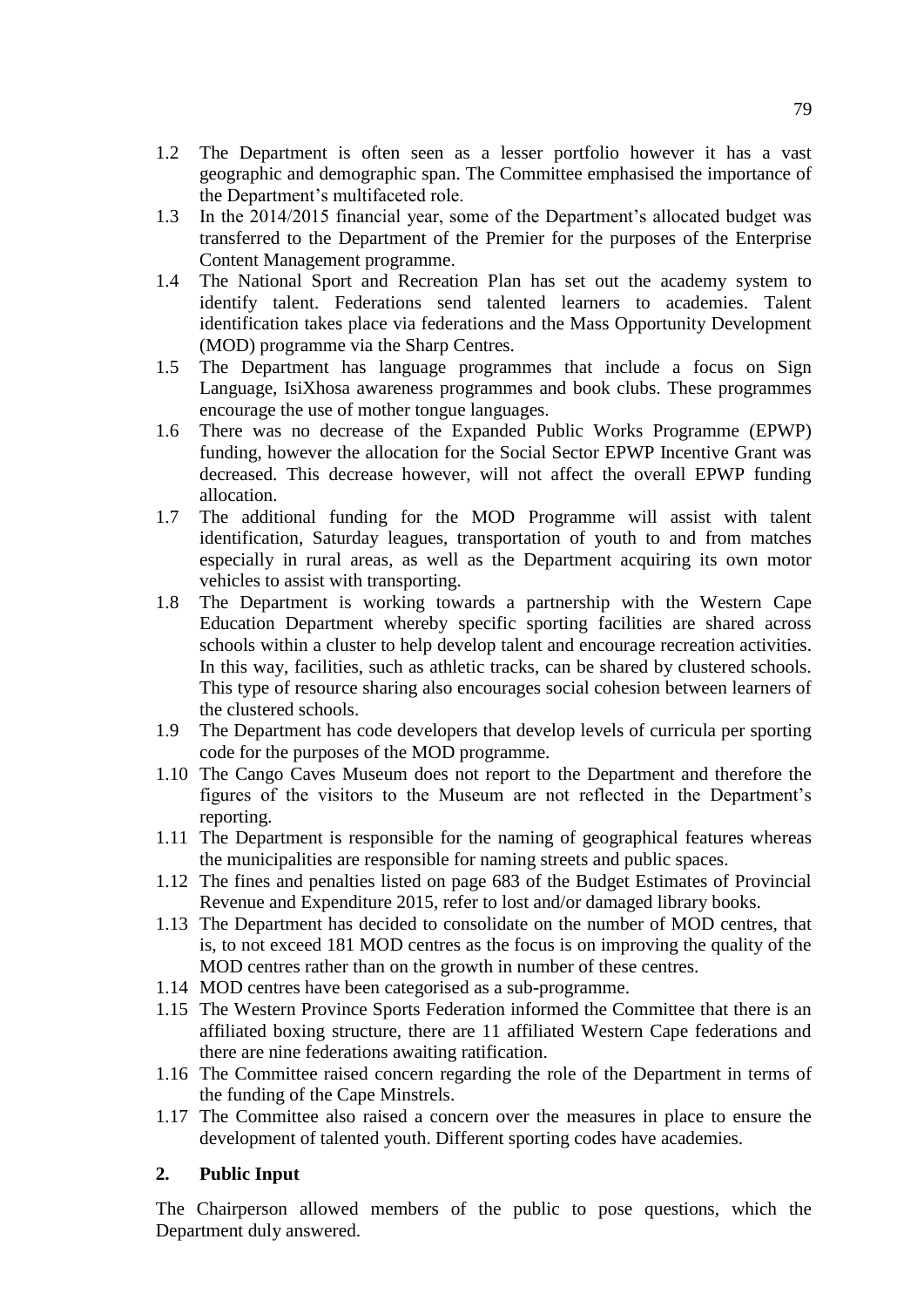## **3. Papers and reports requested by the Committee**

The Committee resolved that the Department provide the Committee with the following by 31 March 2015:

- 3.1.1 The General Budget Support business plan;
- 3.1.2 The independent report on the MOD centres;
- 3.1.3 The policy for rewarding former sports legends, including those before 1994;
- 3.1.4 Regular updates in respect of the progress of the Draft National Museum Policy; and
- 3.1.5 Information on talent development processes after talented learners have been identified.
- 14. Report of the Standing Committee on Local Government on Vote 14: Local Government in the Schedule to the *Western Cape Appropriation Bill* [B 2–2015], dated 6 March 2015, as follows:

The Standing Committee on Local Government, having deliberated on the subject of Vote 14: Local Government, in the Schedule to the *Western Cape Appropriation Bill* [B 2–2015], referred to the Committee in terms of Standing Rule 187, reports that it has concluded its deliberations on the Vote and that it supports the Vote.

In terms of Standing Rule 86, the ANC expressed a minority view to reserve its opinion on the Vote.

The Committee commended the Department, and all persons involved in support efforts to extinguish fires that have occurred across the Province during the current fire season, for their commitment and contribution to efforts to extinguish the fires.

#### **1. Papers, Reports and Briefings requested by the Committee**

#### **1.1 Written Reports**

The Committee RESOLVED that the Department provide the Committee with written reports on:

- 1.1.1 The measures it has instituted to support municipalities in relation to the maintenance and rehabilitation of bulk and reticulation infrastructure.
- 1.1.2 The geographic spread of the 28.7% population increase that has occurred in the Province over the period 2001 and 2011.
- 1.1.3 The number of Neigbourhood Development Plans (NDP's) prepared and implemented for individual municipalities across the Province.
- 1.1.4 Senior management vacancy rates for individual municipalities across the Province.
- 1.1.5 Protected disclosures, with specific reference to:
	- 1.1.5.1 The number of protected disclosures that have resulted in the necessary actions being taken against respondents.